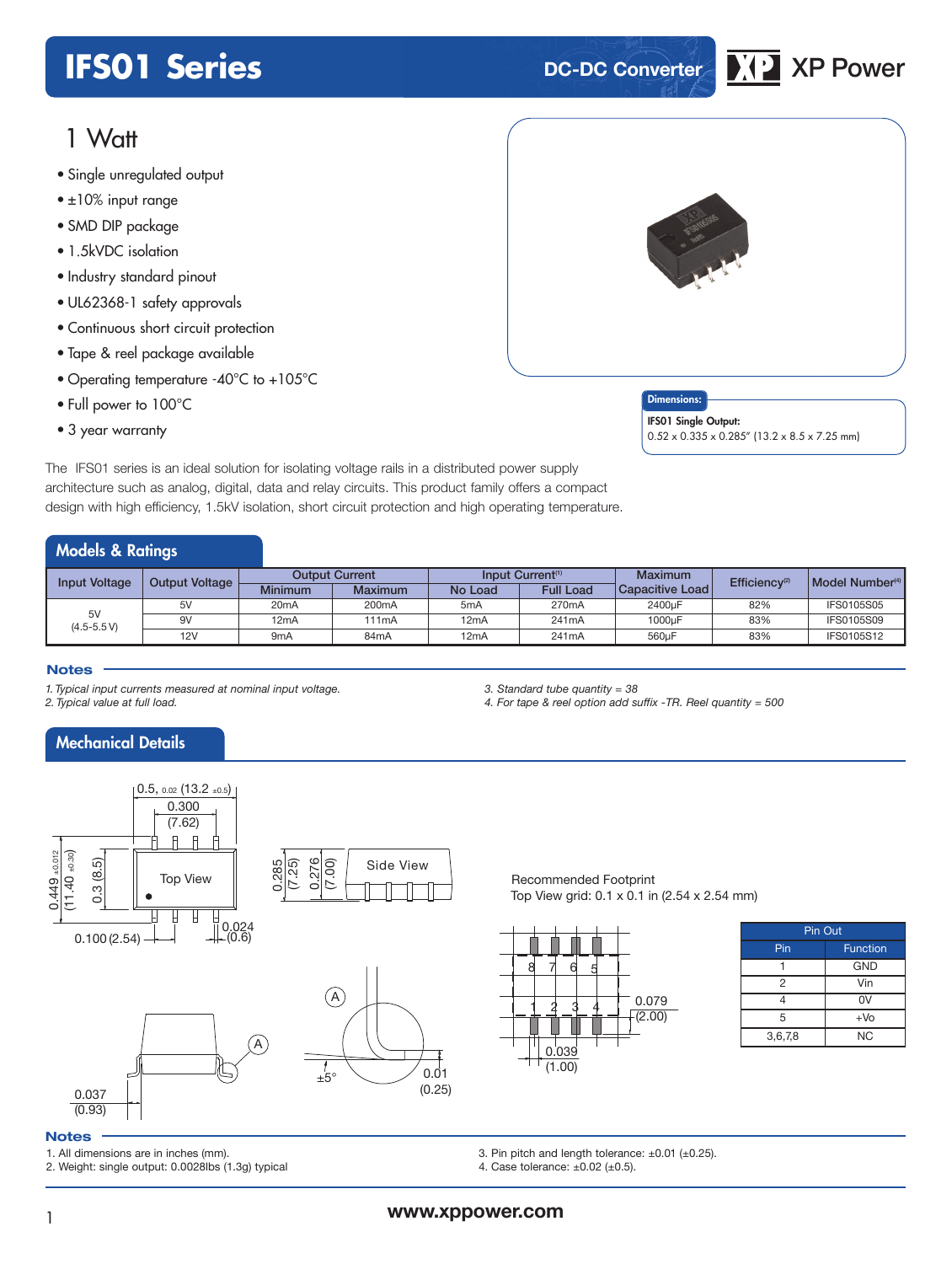# **IFS01 Series XP ACCONVERGING MESSING DC-DC Converter**

## **DC-DC Converter**

**Input** 

| Characteristic         | <b>Minimum</b> | <b>Typical</b> | Maximum | <b>Units</b> | <b>Notes &amp; Conditions</b>              |
|------------------------|----------------|----------------|---------|--------------|--------------------------------------------|
| Input Voltage Range    | 4.50           |                | 5.50    | <b>VDC</b>   | 5V nominal                                 |
| Input Current          |                |                |         |              | See Models and Ratings table               |
| Input Reflected Ripple |                | 15             |         | mA pk-pk     | Through 4.7µH inductor and 220µF capacitor |
| Input Surge            |                |                |         | VDC for 1 s  |                                            |
| Input Filter           | Capacitor      |                |         |              |                                            |

| Output                          |                                |                |                |              |                                                             |
|---------------------------------|--------------------------------|----------------|----------------|--------------|-------------------------------------------------------------|
| Characteristic                  | Minimum                        | <b>Typical</b> | <b>Maximum</b> | <b>Units</b> | <b>Notes &amp; Conditions</b>                               |
| Output Voltage                  | 5                              |                | 12             | <b>VDC</b>   | See Models and Ratings table                                |
| Initial Set Accuracy            |                                |                |                | %            | See Load Regulation Curves                                  |
| Minimum Load                    | 10                             |                |                | %            |                                                             |
| Line Regulation                 |                                |                | ±1.2           | %            | Per 1% change of input voltage $(\pm 1.5\%$ for 3V3 output) |
| Load Regulation                 |                                |                |                | %            | See load regulation curves                                  |
| Ripple and Noise                |                                | 30             | 75             | mV pk-pk     | 20MHz bandwidth, measured using 0.1µF capacitor             |
| <b>Short Circuit Protection</b> | Continuous, with auto recovery |                |                |              |                                                             |
| Maximum Capacitive Load         |                                |                |                | uF           | See Models and Ratings table                                |
| Temperature Coefficient         |                                |                | ±0.02          | $%$ $C$      |                                                             |

| General                          |                                                                         |                                                               |                |                           |                                                               |  |  |  |
|----------------------------------|-------------------------------------------------------------------------|---------------------------------------------------------------|----------------|---------------------------|---------------------------------------------------------------|--|--|--|
| Characteristic                   | <b>Minimum</b>                                                          | <b>Typical</b>                                                | <b>Maximum</b> | <b>Units</b>              | <b>Notes &amp; Conditions</b>                                 |  |  |  |
| Efficiency                       |                                                                         |                                                               |                |                           | See Models and Ratings table                                  |  |  |  |
| Isolation: Input to Output       | 1500                                                                    |                                                               |                | <b>VDC</b>                | Functional                                                    |  |  |  |
| <b>Switching Frequency</b>       | 270                                                                     |                                                               | 278            | kHz                       | Low input voltage 10% load to high input voltage at full load |  |  |  |
| <b>Isolation Resistance</b>      | 10 <sup>9</sup>                                                         |                                                               |                | Ω                         | Input to output, tested at 500VDC                             |  |  |  |
| <b>Isolation Capacitance</b>     |                                                                         | 20                                                            |                | pF                        | Input to output                                               |  |  |  |
| Power Density                    |                                                                         | 20                                                            |                | Win <sup>3</sup>          |                                                               |  |  |  |
| Mean Time Between Failure        | 3500                                                                    |                                                               |                | <b>kHrs</b>               | MIL-HDBK-217F, +25°C GB                                       |  |  |  |
| Weight                           |                                                                         | 0.002(1.3)                                                    |                | $\mathsf{lb}(\mathsf{g})$ | Single output                                                 |  |  |  |
| Moisture Sensitivity Level (MSL) | Level 1                                                                 |                                                               |                |                           |                                                               |  |  |  |
| Case Material                    |                                                                         | Black plastic, flame retardant UL94 V-0                       |                |                           |                                                               |  |  |  |
| Pin Material                     | Phospher bronze, solder coated                                          |                                                               |                |                           |                                                               |  |  |  |
| Recommended Solder Profile       | IPC/JEDEC J-STD-020D.1<br>Peak temp ≤245°C, max duration, ≤60s at 217°C |                                                               |                |                           |                                                               |  |  |  |
| Water Washing                    |                                                                         | Non-soaking water wash with de-ionised water. Dry thoroughly. |                |                           |                                                               |  |  |  |

| <b>Environmental</b>         |                |                |                |              |                                                      |
|------------------------------|----------------|----------------|----------------|--------------|------------------------------------------------------|
| Characteristic               | <b>Minimum</b> | <b>Typical</b> | <b>Maximum</b> | <b>Units</b> | <b>Notes &amp; Conditions</b>                        |
| <b>Operating Temperature</b> | $-40$          |                | $+105$         | °C           | Derate from 100% load at +100°C to 80% load at 105°C |
| Storage Temperature          | $-55$          |                | $+125$         | °C           |                                                      |
| Case Temperature             |                |                | $+105$         | °C           |                                                      |
| Case Temperature Rise        |                | 15             |                | °C           | Ambient 25°C                                         |
| <b>Operating Humidity</b>    |                |                | 95             | % RH         | Non-condensing                                       |
| Cooling                      |                |                |                |              | Natural convection                                   |

## Safety Approvals

| Safety Agency | <b>Safety Standard</b>           | <b>Notes &amp; Conditions</b> |
|---------------|----------------------------------|-------------------------------|
| UL            | UL62368-1                        |                               |
| CE            | Meets all applicable directives  |                               |
| <b>UKCA</b>   | Meets all applicable legislation |                               |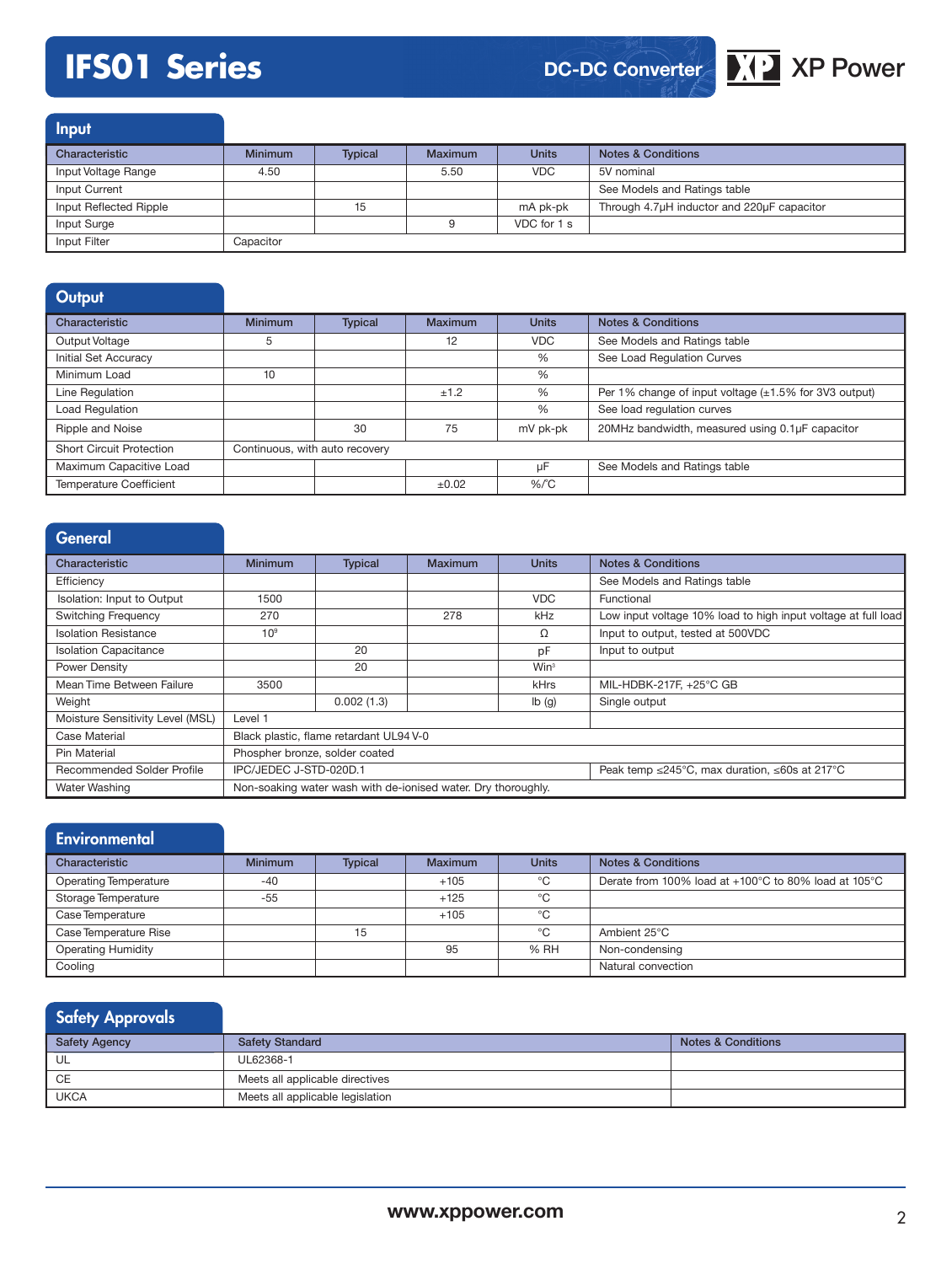# **IFS01 Series DC-DC Converter XP** XP Power

## EMC: Emissions

| <b>Phenomenon</b> | Standard | <b>Test Level</b> | <b>Notes &amp; Conditions</b>           |
|-------------------|----------|-------------------|-----------------------------------------|
| Conducted         | EN55032  | Class B           | See Application Note for Class B filter |
| Radiated          | EN55032  | Class B           | See Application Note for Class B filter |

| <b>EMC: Immunity</b> |             |                        |          |                               |
|----------------------|-------------|------------------------|----------|-------------------------------|
| <b>Phenomenon</b>    | Standard    | <b>Test Level</b>      | Criteria | <b>Notes &amp; Conditions</b> |
| ESD Immunity         | EN61000-4-2 | Air ±8kV. Contact ±4kV |          |                               |

## Load Regulation



Application Note

### **EMI Filter for Class B Emissions**



| Component      |                    | Output Voltage     |                    | <b>Notes</b>          |
|----------------|--------------------|--------------------|--------------------|-----------------------|
|                | 5V                 | 9V                 | 12V                |                       |
| C1, C2         | 4.7 <sub>µ</sub> F | 4.7 <sub>µ</sub> F | 4.7 <sub>µ</sub> F | 25V rated             |
| C <sub>3</sub> | $10\mu F$          | 4.7uF              | 2.2uF              | 25V rated             |
| C <sub>4</sub> |                    | <b>Not Fitted</b>  | 1nF                | 2kV rated. ML Ceramic |
|                | 6.8 <sub>µ</sub> H | 6.8 <sub>µ</sub> H | 6.8 <sub>µ</sub> H |                       |